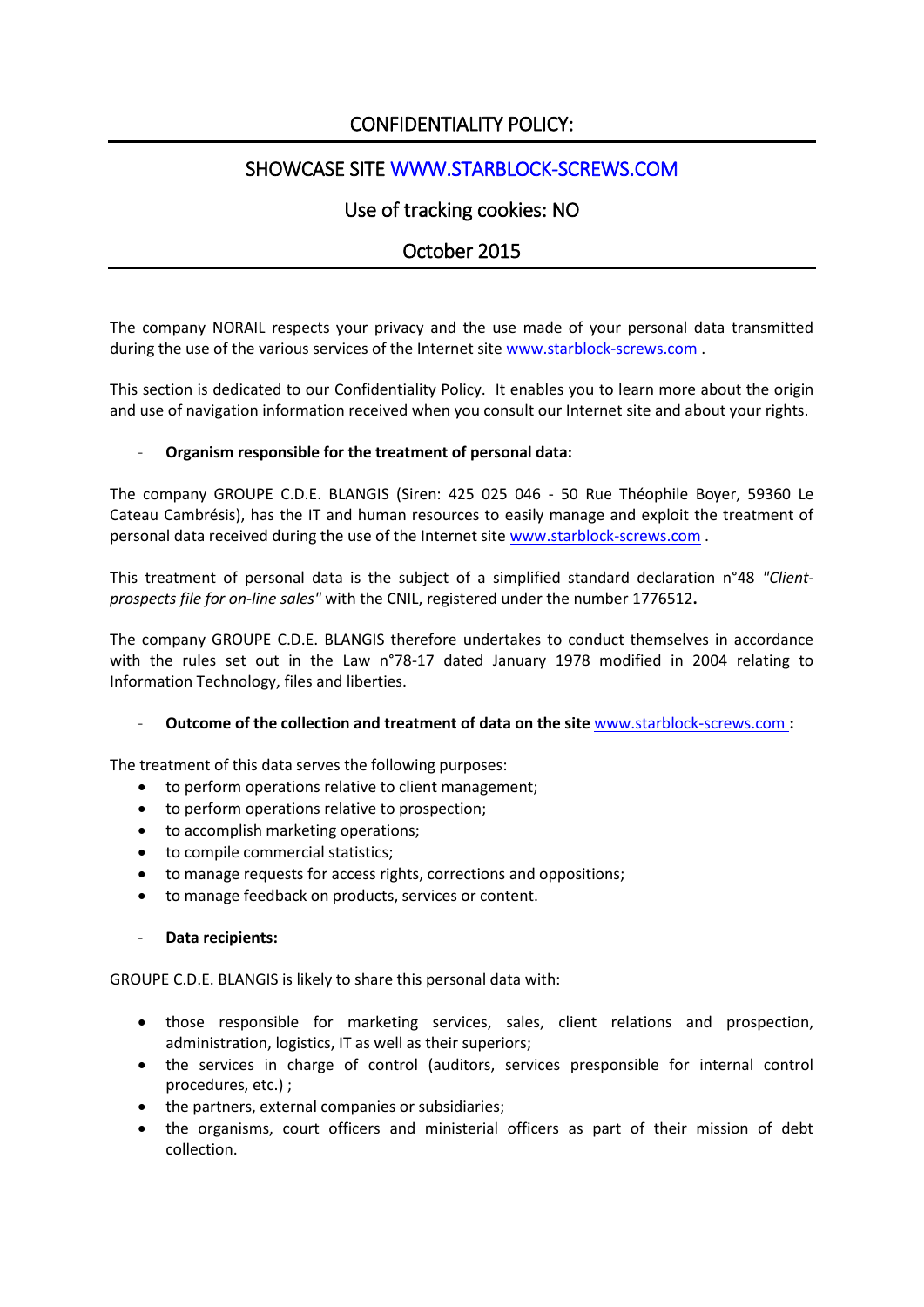#### - **Access and rectification rights:**

In accordance with Articles 39 et seq. of the law n° 78-17 dated January 6th, 1978 modified in 2004 regarding information technology, files and liberties, everyone may obtain communication and, if necessary, the rectification or suppression of information concerning them, upon request using the form *Contact.*

The CNIL places at the disposal of those who need them, models of letters to be sent to the Information Technology managers at the following address: [http://m.cnil.fr/fileadmin/documents/Guides\\_pratiques/CNIL\\_Droit\\_d\\_acces.pdf](http://m.cnil.fr/fileadmin/documents/Guides_pratiques/CNIL_Droit_d_acces.pdf)

#### - **Content relating to** *cookies***:**

When using our Internet site, information regarding the navigation of your terminal (computer, tablet computer, smartphone, etc.) on our Internet site are liable to be registered in "*Cookies*" files installed on your terminal, depending on the choices you have made about cookies and which you may modify at any time. The *Cookies* we send are used for the applications described below.

#### **What is a** *cookie***?**

The term cookies refers to a text file capable of being saved, depending on your choices, in a dedicated area of your computer's hard drive, when you browse an on-line service using your browser. A *Cookie* file allows its transmitter to identify the terminal that has saved it, during its validity or registration of the *Cookie*.

### **Outcomes of the use of** *cookies***:**

*Cookies* allow us to:

- 1- compile statistics and traffic and use volumes of the various parts of our Internet site (sections and content visited, paths), that enable us to improve the interest and ergonomics of our services;
- 2- to memorise information relating to a form you have filled out on our Internet site (registration or access to your account) or to products, services or information that you have selected on our Internet site (shopping cart contents, etc.);
- 3- give you access to reserved and personal areas on our Internet site, such as your account;
- 4- to improve security, for example when you are asked to reconnect following a certain length of time;

#### **Absence of tracking cookies:**

The *cookies* installed on the terminal of the user of the Internet site [www.starblock-screws.com](http://www.guitel.fr/) are not destined to adapt sales and publicity content shown on your terminal in our dedicated areas according to the personal data you have supplied and your browsing of our Internet site, in order to supply you with advertising based on your interests.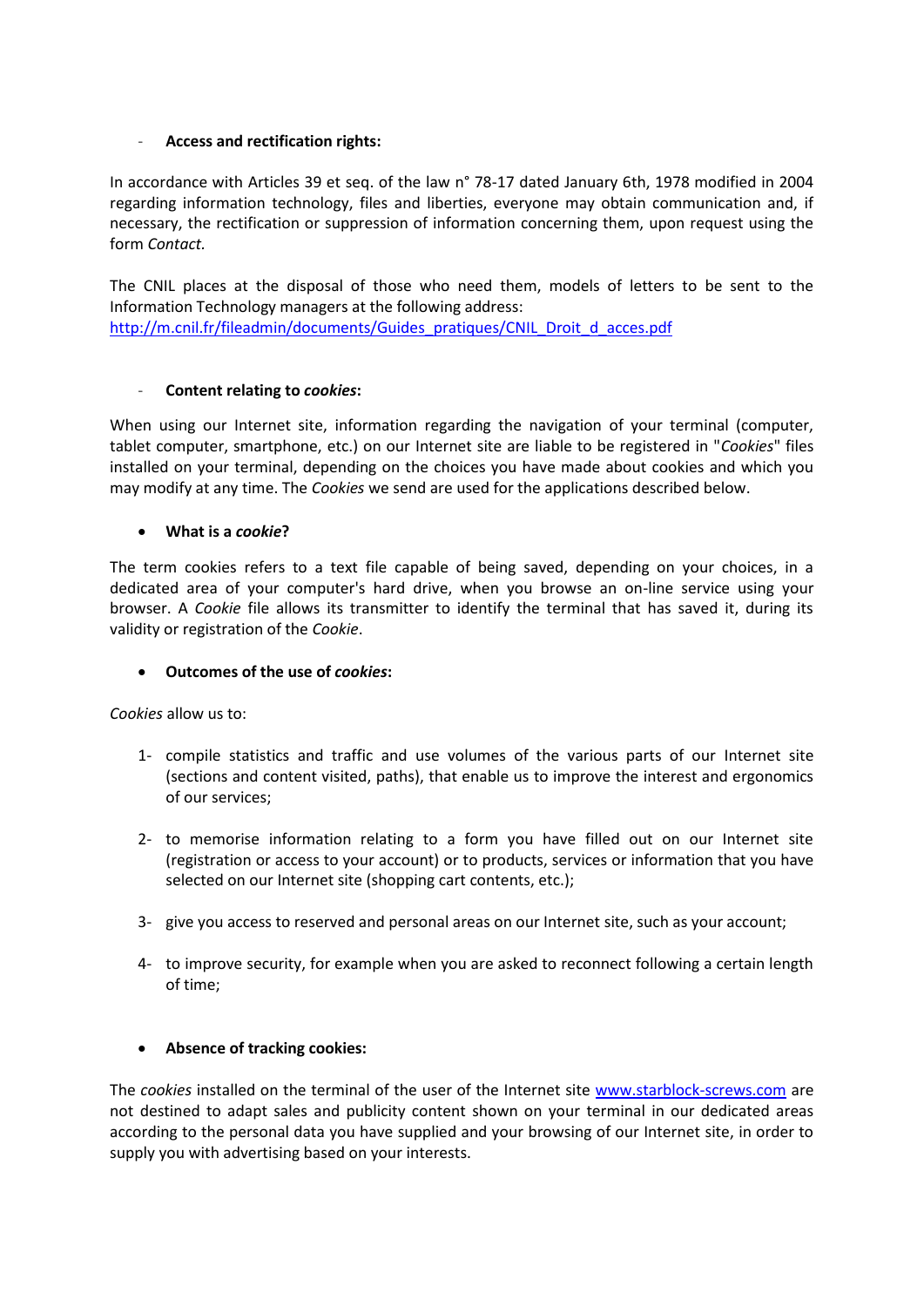## **Your choices regarding** *Cookies***:**

Several possibilities are available to you for managing cookies. Any parameters you put in place may modify your Internet navigation and your conditions of access to certain services requiring the use of cookies.

You may make the choice at any time to express and to modify your wishes regarding cookies, using the methods described below.

## 1- Agreement on *Cookies*:

The saving of a cookie in a terminal is essentially subordinate to the wishes of the terminal user, that the latter may express and modify freely at any time through the choices provided in the navigation programme.

If, in your navigation programme, you have accepted the saving of cookies in your terminal, the cookies linked to the pages and content that you have browsed will be temporarily saved in a dedicated area of your terminal. They will only be recognised by their transmitter.

2- Refusing *Cookies*:

If you refuse to allow cookies to be saved on your terminal, or if you delete those that are saved, you will no longer be able to take advantage of a certain number of functions that are necessary to browse certain areas of our Internet site. This would be the case if you tried to access our content or services that require identification. It would also be the case if we - or our suppliers - could not recognize, for technical compatibility purposes, the type of browser your terminal uses, its language and display parameters or the country from which your terminal appears to connect to the Internet.

In this case, we decline all responsibility for the consequences of the reduced functionality of our services arising from our incapacity to register or check the cookies they require and that you have refused or deleted.

3- How to make your choices according to your browser:

If you wish to block cookies on your computer, if you wish to be informed when a cookie is saved to your computer or if you wish to delete cookies, make the necessary modifications to your Internet browser, usually in the sections "Help" or "Internet Options". Click on the links below for more details:

For Internet Explorer™: <http://windows.microsoft.com/fr-FR/windows-vista/Block-or-allow-cookies>

For Safari™: <http://www.apple.com/legal/privacy/fr-ww/cookies/>

For Chrome™: <https://support.google.com/chrome/answer/95647?hl=fr>

For Firefox™:

[http://support.mozilla.org/fr/kb/Activer%20et%20d%C3%A9sactiver%20les%20cookies](http://support.mozilla.org/fr/kb/Activate%20and%20disable%20cookies)

- **Personal data and** *Cookies***:**